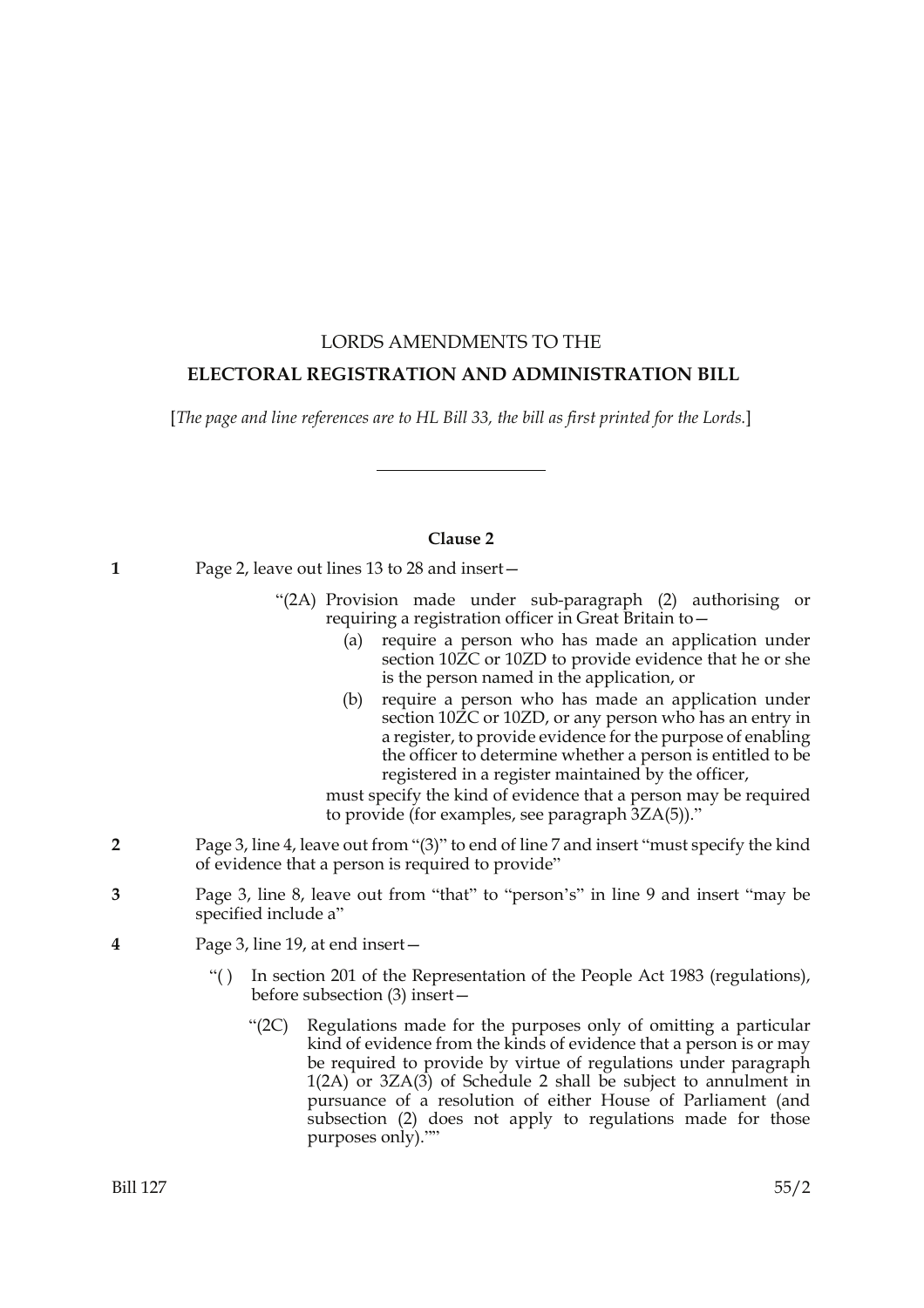## **After Clause 5**

**5** Insert the following new Clause—

#### **"Amendment of Parliamentary Constituencies Act 1986**

- (1) In section 3(2)(a) of the Parliamentary Constituencies Act 1986 (timing of Boundary Commission reports), for "before 1st October 2013" substitute "before 1st October 2018 but not before 1st September 2018".
- (2) In section 11(2) of the Parliamentary Voting System and Constituencies Act 2011, for "1 October 2013" substitute "1 October 2018".
- (3) In section 14(3) of that Act, for "2015" (in both places) substitute "2020"."

#### **Clause 10**

**6** Page 7, line 34, at end insert "(but paragraph 27A of Schedule 5 contains an exception to this)"

#### **After Clause 17**

**7** Insert the following new Clause—

#### **"Voters waiting at polling station at close of poll**

- (1) Schedule 1 to the Representation of the People Act 1983 (parliamentary election rules) is amended as follows.
- (2) In rule 37 (voting procedure) as it extends to England and Wales and Scotland, after paragraph (6) insert—
	- "(7) A voter who at the close of the poll is in the polling station, or in a queue outside the polling station, for the purpose of voting shall (despite the close of the poll) be entitled to apply for a ballot paper under paragraph (1); and these rules apply in relation to such a voter accordingly."
- (3) In rule 37 (voting procedure) as it extends to Northern Ireland, after paragraph (3) insert—
	- "(4) A voter who at the close of the poll is in the polling station, or in a queue outside the polling station, for the purpose of voting shall (despite the close of the poll) be entitled to apply for a ballot paper under paragraph (1); and these rules apply in relation to such a voter accordingly."

#### **Clause 25**

- **8** Page 14, line 16, at beginning insert "Subject as follows,"
- **9** Page 14, line 17, at end insert—
	- "(1A) Paragraph 27A of Schedule 5 comes into force at the end of the period of 2 months beginning with the day on which this Act is passed."
- **10** Page 14, line 20, at end insert—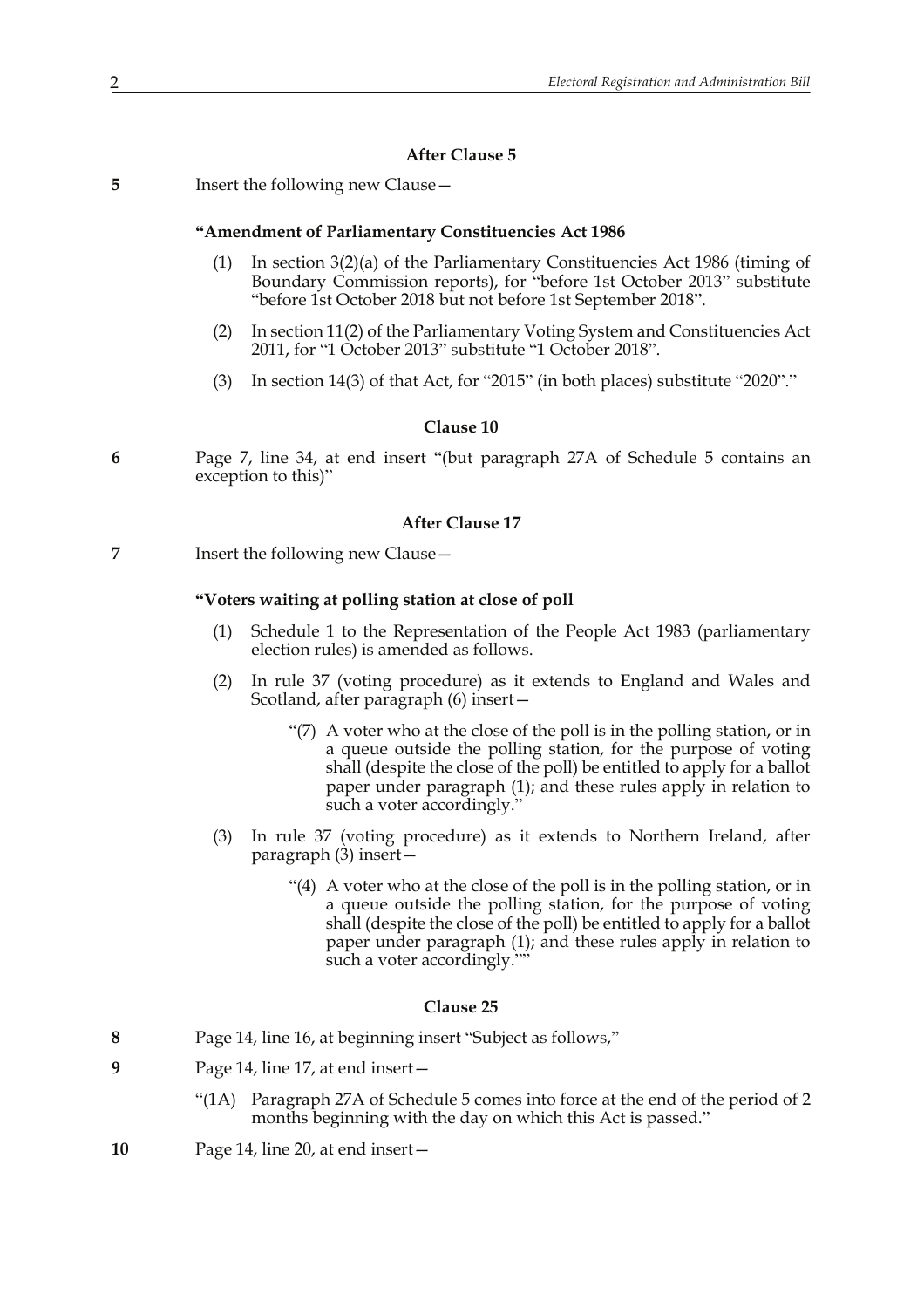- "(3A) An order under subsection (1) bringing into force any provision of section (*Voters waiting at polling station at close of poll*) may—
	- (a) make provision in consequence of, or for giving full effect to, that section, or
	- (b) make supplementary or incidental provision for the purposes of that section.
- (3B) An order made by virtue of subsection (3A) may—
	- (a) modify any Act (whenever passed), including any provision inserted by a provision of this Act apart from section (*Voters waiting at polling station at close of poll*), or
	- (b) modify subordinate legislation (whenever made).
- (3C) An order made by virtue of subsection (3A) that contains provision modifying an Act may not be made unless a draft of the statutory instrument containing it has been laid before and approved by a resolution of each House of Parliament.
- (3D) Any other order made by virtue of subsection (3A) is subject to annulment in pursuance of a resolution of either House of Parliament.
- (3E) In this section—

"modify" includes amend, repeal or revoke;

- "subordinate legislation" has the same meaning as in the Interpretation Act 1978."
- **11** Page 14, line 23, at end insert "or of any provision of an order made by virtue of subsection (3A)"

#### **Schedule 4**

- **12** Page 22, line 20, at end insert—
	- "(b) omit paragraph (c) and the "or" before it."
- **13** Page 23, line 15, leave out "In section 13(5)(b)," and insert—
	- "(1) Section 13 (publication of registers) is amended as follows.
	- (2) In subsection  $(2)(b)$ , after "13A $(3)$ " insert "or  $(3A)$ ".
	- (3) In subsection  $(5)(b)$ ,"
- **14** Page 23, line 23, at end insert—
	- "( ) After subsection (3) insert—
		- "(3A) Subsection  $(2)(a)(ii)$  also does not require a registration officer in Great Britain to issue a notice under subsection (2) in a case where the month which follows that in which the relevant time falls is the month containing the date on which a revised version of the register is next due to be published in accordance with section 13(1)(a); and in such a case the alteration in question shall be made in that revised version of the register.""
- **15** Page 23, line 37, at end insert—
	- (1) Section 49 (effect of registers) is amended as follows.
		- (2) In subsection  $(5)$  –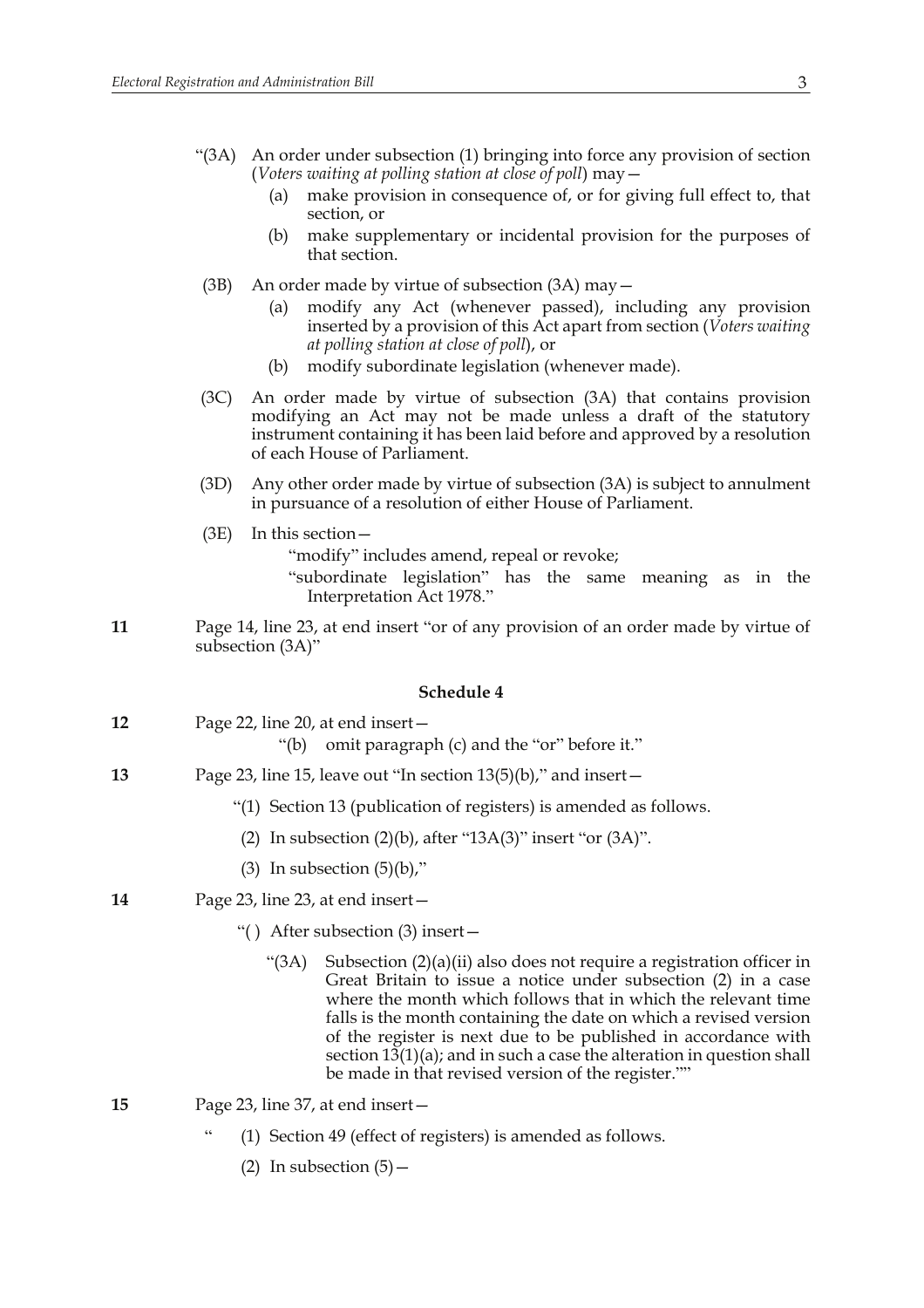- (a) in paragraph (b), for the words from "is not" to "was not" substitute "is not or was not at any particular time";
- (b) in paragraph (c), for the words from "is, or" to "was," substitute "is or was at any particular time".
- (3) Omit subsection (6)."
- **16** Page 24, line 14, at end insert—
	- In section 62 (offences as to declarations), in subsection  $(1A)$ , for "section 9B(1)(b)" substitute "section 9B(1A)(a)"."
- **17** Page 24, line 26, leave out "must request or provide" and insert "may or must require persons to give by virtue of regulations under paragraph 1(2), or must provide to persons,"
- **18** Page 25, line 24, at end insert—

*"Representation of the People Act 2000 (c. 2)*

In Schedule 1 to the Representation of the People Act 2000 (registration: amendments of Representation of the People Act 1983), omit paragraph 12(3) and (4)."

**19** Page 25, line 27, leave out "paragraph" and insert "paragraphs 4(2), 5 and"

#### **Schedule 5**

- **20** Page 27, line 44, leave out "second new canvass" and insert "third new canvass"
- **21** Page 35, line 7, at end insert—

*"Power to bring forward effect of paragraph 6*

- 27A (1) The Minister may by order provide for paragraph 6 to have effect as if the reference to the third new canvass were a reference to the second new canvass.
	- (2) An order under sub-paragraph (1) may be made only in the period of 3 months beginning with 1 June in the year in which the second new canvass begins.
	- (3) A statutory instrument containing provision under sub-paragraph (1) only is subject to annulment in pursuance of a resolution of either House of Parliament (and section  $10(2)$  does not apply to it)."

**22** Page 35, line 17, at end insert—

""the third new canvass" means the third canvass under section 9D of the Representation of the People Act 1983."

### **In the Title**

**23** Line 2, at end insert "; and to amend section 3(2)(a) of the Parliamentary Constituencies Act 1986"